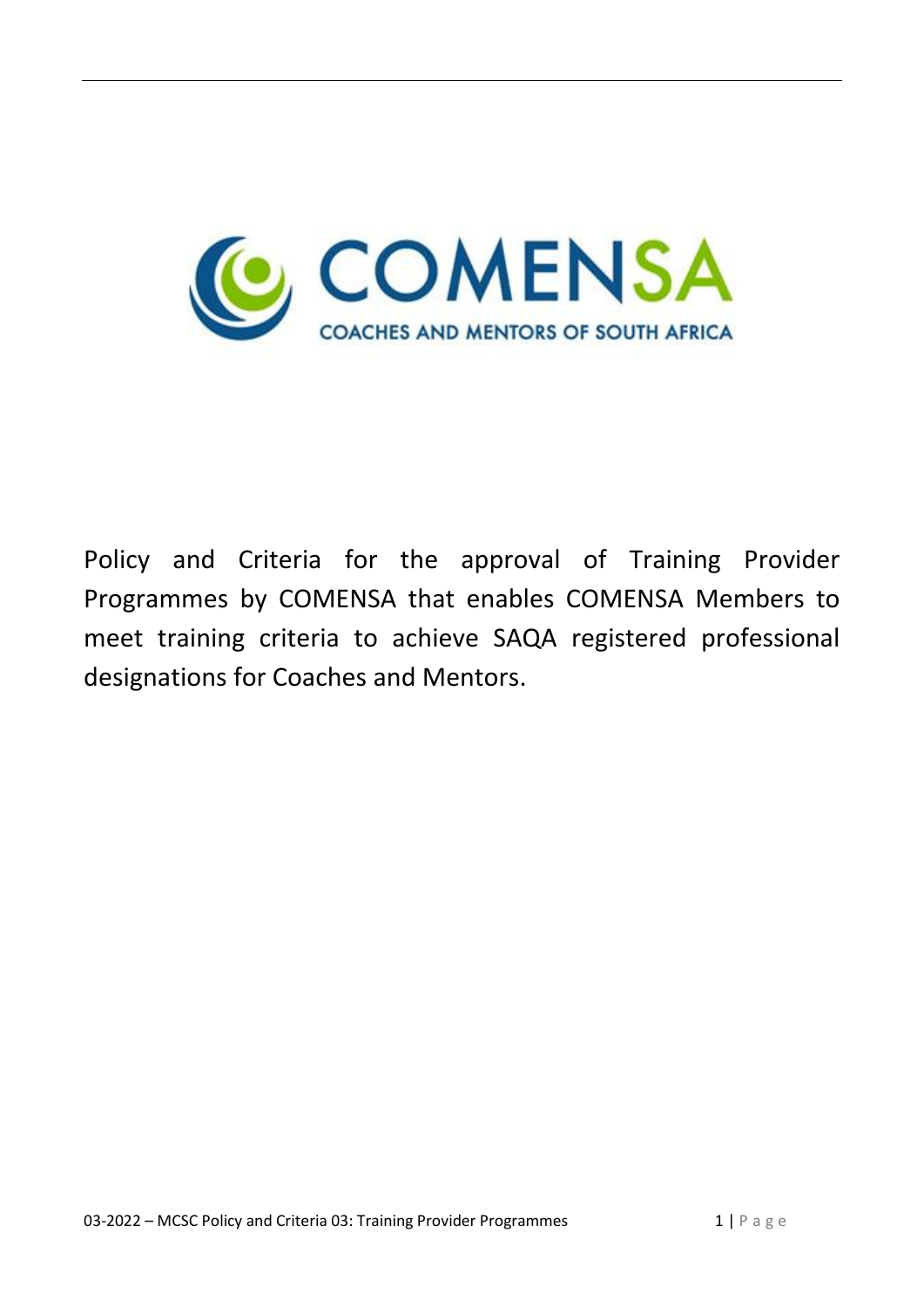| <b>TABLE OF CONTENTS</b> |  |  |
|--------------------------|--|--|
|                          |  |  |

| Legislation, Regulations, Policies and Guidelines applicable to this Policy and Criteria  7 |
|---------------------------------------------------------------------------------------------|

# Annexure A - Training Programme Evaluation and Approval Costs - Page 8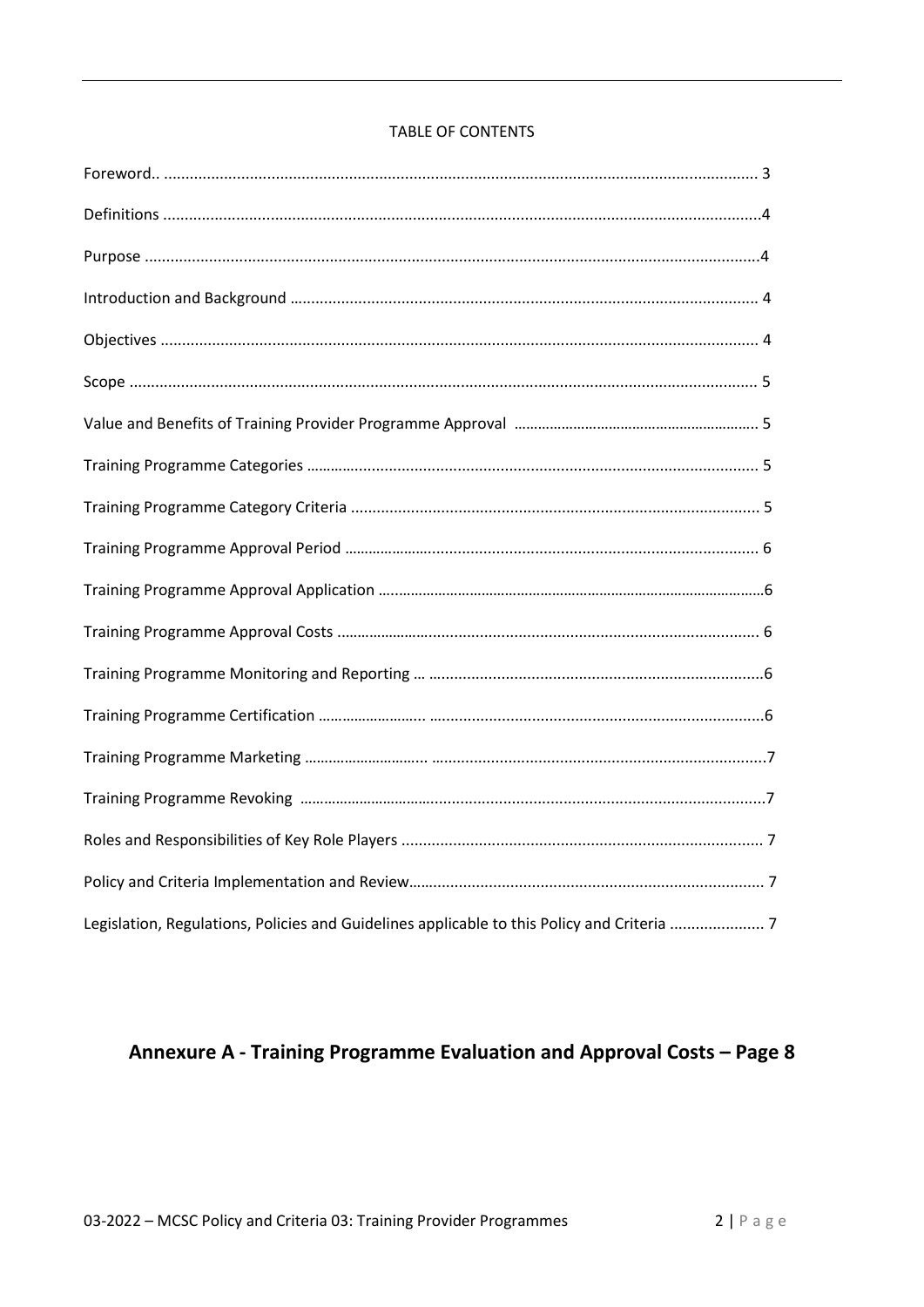## **Foreword**

Professional bodies such as Coaches and Mentors of South Africa (COMENSA) have a critical role in quality assurance and standards development in the South Africa National Qualifications Framework (NQF) environment. Professional bodies, and the registration of their designations, contribute to strengthening social responsiveness and accountability within professions and promoting pride in association for all professions and occupations.

Redress is also a key imperative in the South African policy and regulatory environment. It is critical that perceptions of exclusionary practices be addressed upfront and that professions do not apply unjust policies and practices regarding who gains access to a profession.

COMENSA is proud to be working with the custodian of the NQF, the South African Qualifications Authority (SAQA) to make sure that all South Africans benefit from the professional development. This policy and criteria document allows for all public and training providers to support COMENSA in their role as a Professional Body by submitting their programmes to COMENSA for formal evaluation and possible approval within three specific categories.

| Signed on this 23rd | dav of | March | 2022 |
|---------------------|--------|-------|------|
|---------------------|--------|-------|------|

Colleen Qvist Vice President

JOL.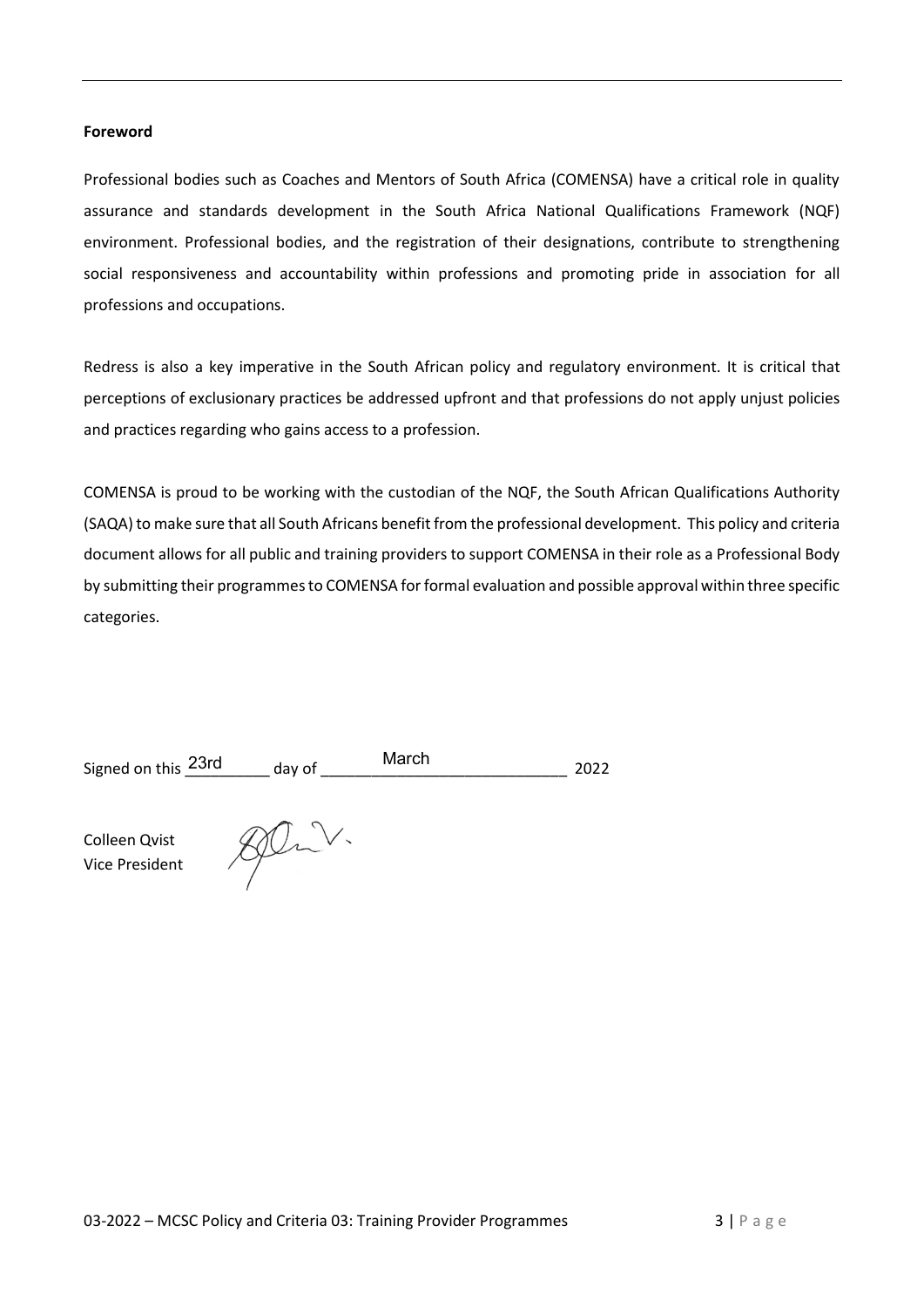## **Definitions**

- 1. This policy ascribes to the definitions of acronyms and terms as found in:
	- The Standard Glossary of Acronyms and Terms utilised by Membership Criteria and Standards of Competence Portfolio Committee (MCSC); and
	- The SAQA Policy and Criteria for Recognising a Professional Body and registering a Professional Designation.

## **Purpose**

**2.** This policy establishes the criteria in which COMENSA uses to evaluate and approve coaching and mentoring training programmes.

## **Introduction and Background**

- 3. COMENSA is a Professional Body recognised by SAQA in terms of its Policy and Criteria for Recognising a Professional Body and Registering Professional Designations.
- 4. COMENSA has registered Professional Designations for Coaches and Mentors with SAQA in terms of Policy and Criteria for Recognising a Professional Body and Registering Professional Designations.
- 5. The SAQA Policy and Criteria for Recognising a Professional Body and Registering Professional Designations requires a Professional Body to have policy and criteria to develop, award, monitor and revoke its professional designations in terms of its own rules, legislation and/or international conventions.
- 6. This Training Programme Policy and Criteria supports the COMENSA policy and criteria to develop, award, monitor and revoke its professional designations, also known as the COMENSA Credentialing Policy and Criteria.

## **Objectives**

- 7. The objectives of this policy and criteria are to:
- 7.1 Advance the objectives of the NQF.
- 7.2 Promote the public understanding and trust in coaching and mentoring.
- 7.3 Promote coaching and mentoring as professional career paths in their own right.
- 7.4 Promote coaching and mentoring as critical skills for leaders, managers, education and training development professionals as well as subject matter experts.
- 7.5 Promote the development of quality coaching and mentoring training programmes
- 7.6 Promote the development and registration of coaching and mentoring programmes on the National Qualifications Framework and/or any of the three national sub Frameworks.
- 7.7 Promote the accreditation of public or private providers to offer coaching and/or mentoring programmes registered on National Qualifications Framework and/or any of the three national sub Frameworks.
- 7.8 Enable social responsibility, accountability and pride within the coaching and mentoring profession.
- 7.9 Promote a gold standard of coaching and mentoring in process, skills, understanding and tools/techniques.
- 7.10 Contribute towards the growth and sustainability of coaching and mentoring across all professions.
- 7.11 Enable the protection of the public from malpractice within coaching and the mentoring practices.
- 7.12 Continuously improve the quality of coaching and mentoring in line with global best practice.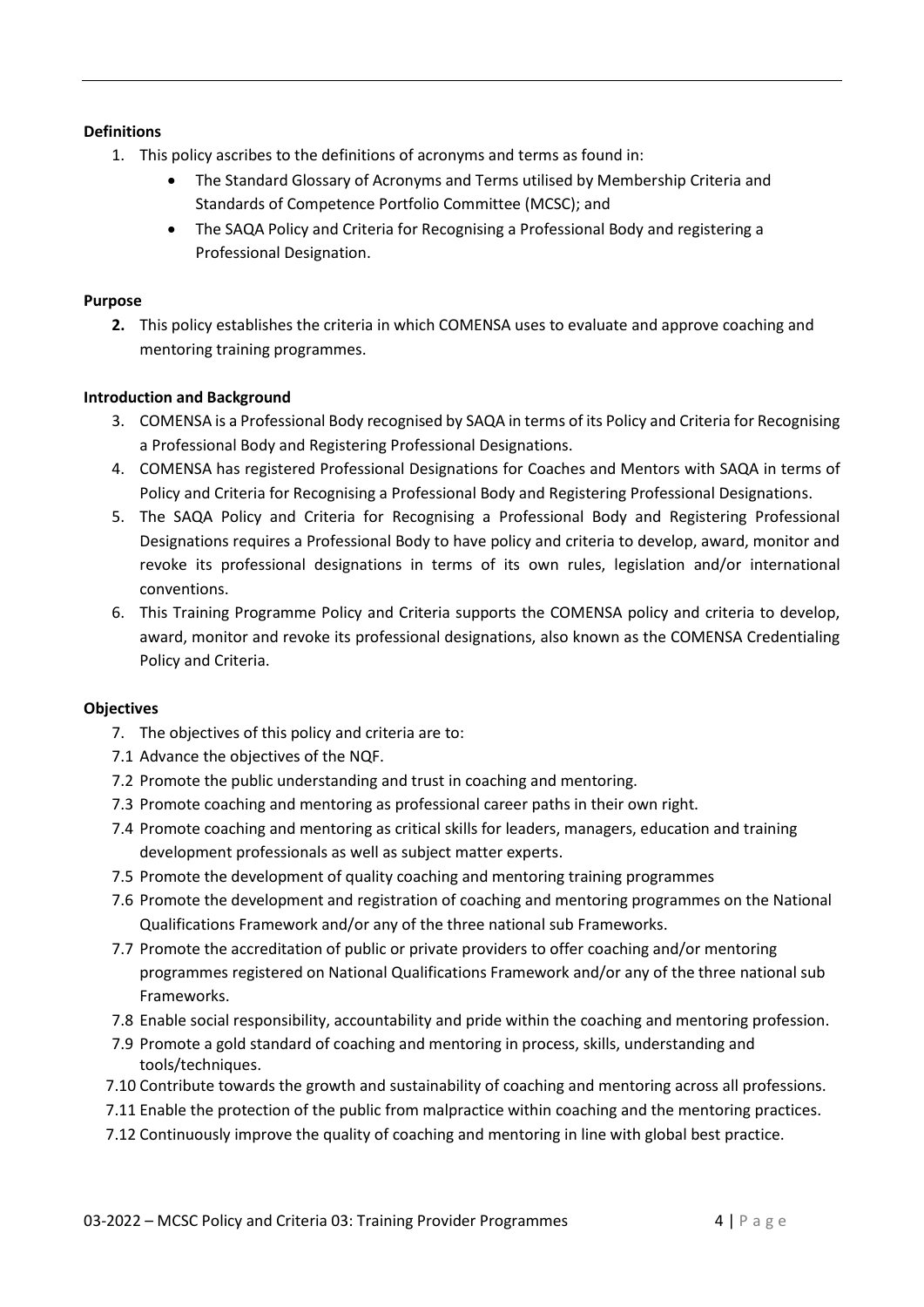## **Scope**

- 8. This policy and criteria applies to:
- 8.1 All training providers that apply to COMENSA for evaluation and approval of their coaching and/or mentoring training programmes.
- 8.2 All office bearers of COMENSA who perform functions associated with the evaluation and approval of coaching and/or mentoring training programmes.
- 8.3 All persons appointed by COMENSA who perform functions associated with the evaluation and approval of coaching and/or mentoring training programmes.

## **Benefits & Value of Approved Training Provider Programmes**

- 9. The approval of training provider programmes by COMENSA has numerous benefits and value that includes but is not limited to:
- 9.1 A programme is associated with an official nationally recognised professional body;
- 9.2 A programme is aligned to a formal behavioural standards framework;
- 9.3 Members of the public are assured of a quality programme that complies with national set of standards.
- 9.4 Providers have an option of delivering a quality progamme with or without complying with formal national quality council accreditation requirements.
- 9.5 Providers can add value to their client offering by allowing them to undergo an "in-programme" evaluation process that negates the need for evaluation during the actual credentialing process.

Most importantly through a COMENSA approved training provider programmes, a person has access to qualifying for a professional designation that allows a person to be formally registered as a member of a Profession, defined by SAQA as *"A disciplined group of individuals who adhere to ethical standards enforced by the profession and who hold themselves out as, and are accepted by the public as possessing specialised skills and knowledge in a widely recognised body of learning derived from research, education and training at a high level, and who are prepared to apply this knowledge and exercise these skills in the interest of others."* 

## **Training Programme Categories**

- 10. COMENSA approves three categories of training provider programmes
- 10.1 Gold Status Programmes
- 10.2 Silver Status Programmes
- 10.3 Bronze Status Programmes

## **Training Programme Category Criteria**

- 11. Gold Status Programme
- 11.1 Has Accreditation from a South African Quality Council directly or by delegation with Learning Programme approval for a programme with not less than 5 Credits directly relevant to coaching or mentoring; and
- 11.2 Provides training that aligns to all of the COMENSA Behavioural Standards Framework to enable the learner's credentialling; and
- 11.3 Have two COMENSA trained Evaluators, who has to be credentialed as a Coach or a Mentor (hold a designation) to be able to evaluate on the same level or lower than the designation held.
- **11.4** Ensures that a learner is evaluated against all of the COMENSA Behavioural Standards Framework that allows the waiver of the first-time credentialing evaluation and fee.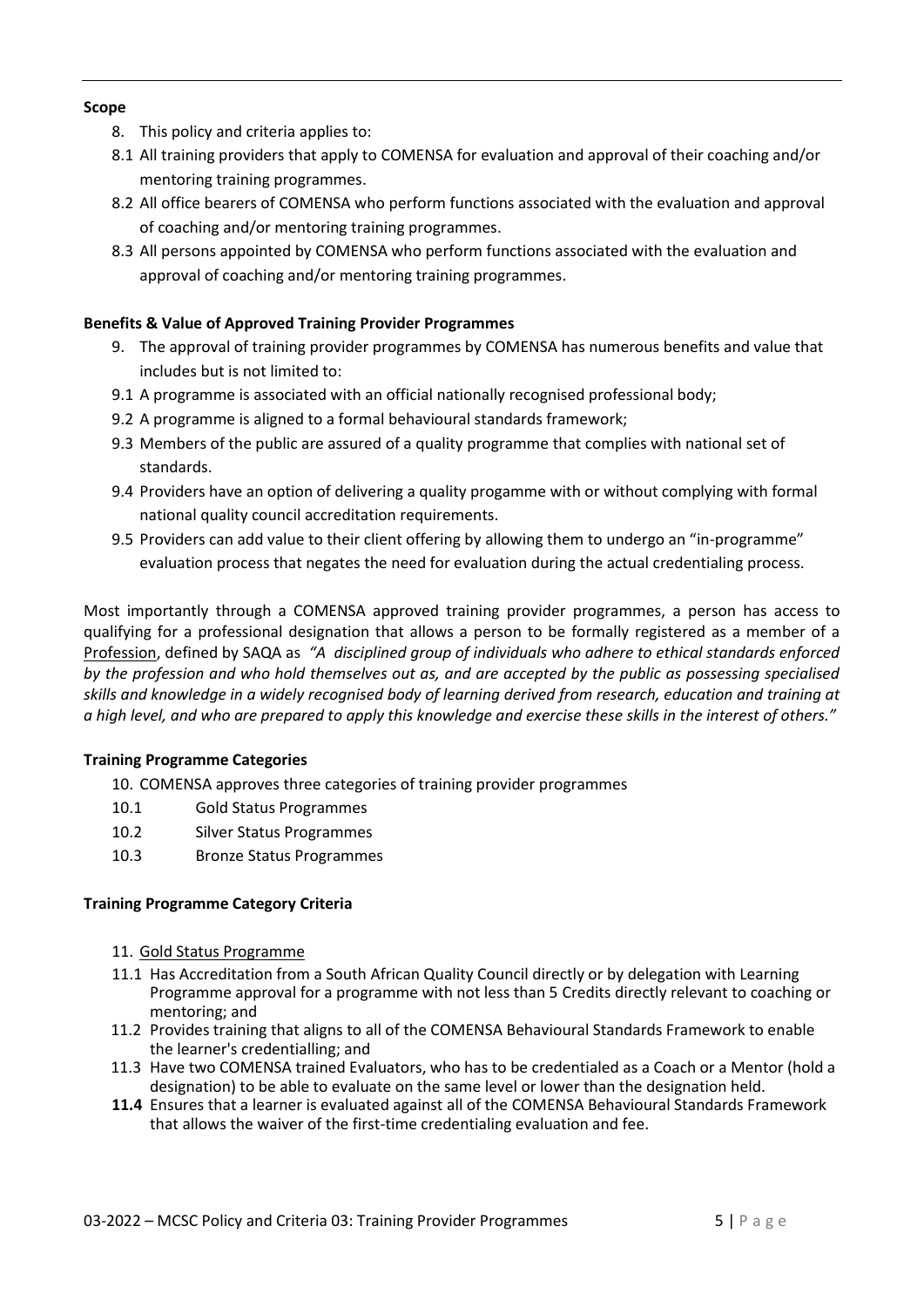- 12. Silver Status Programme
- 12.1 Provides training that aligns to the relevant COMENSA Behavioural Standards Framework to enable the learner's credentialling; and
- 12.2 Have two COMENSA trained Evaluators, who has to be credentialed as a Coach or a Mentor (hold a designation) to be able to evaluate on the same level or lower than the designation held.
- **12.3** Ensures that a learner is evaluated against all of the COMENSA Behavioural Standards Framework that allows the waiver of the first-time credentialing evaluation and fee.
- 13. Bronze Status Programme
- 13.1 Provides programmes, workshops or resources for Continuous Professional Development for Coaches and Mentors.

#### **Training Programme Approval Period**

- 14. All training programme will be valid for three calendar years from date of approval.
- **15.** All Training providers must apply for re-evaluation at least three months before the expiry date of their programme approval date.

#### **Training Programme Approval Application**

16. Any training provider may apply to COMENSA to have their training programme evaluated or reevaluated for possible programme approval by completing the online application form at [https://member.comensa.org.za/training programme approval](https://member.comensa.org.za/training%20programme%20approval)

#### **Training Programme Approval Costs**

- 17. Training Programme Approval Costs are detailed in **Annexure A** to this Policy and Criteria.
- 18. **Annexure A** may be adjusted at any point in time by the COMENSA Board

#### **Training Programme Monitoring and Reporting**

- 19. COMENSA will monitor and report on:
- 19.1 Approval of Training Provider Programmes.
- 19.2 Revoking of Training Provider Programmes.

#### **Training Programme Certification**

- 20. A Training Provider that complies with criteria will be issued with a COMENSA Training Programme Approval Certificate signed by the MCSC Chairpersons that indicates:
- 20.1 Training Provider Organisation Name.
- 20.2 Training Programme Name and Description.
- 20.3 Programme Approval Category and relevant Logo.
- 20.4 COMENSA Programme Registration Number.
- 20.5 Start and End Date of Programme Approval.
- 20.6 Date that programme must be re-submitted for re-evaluation.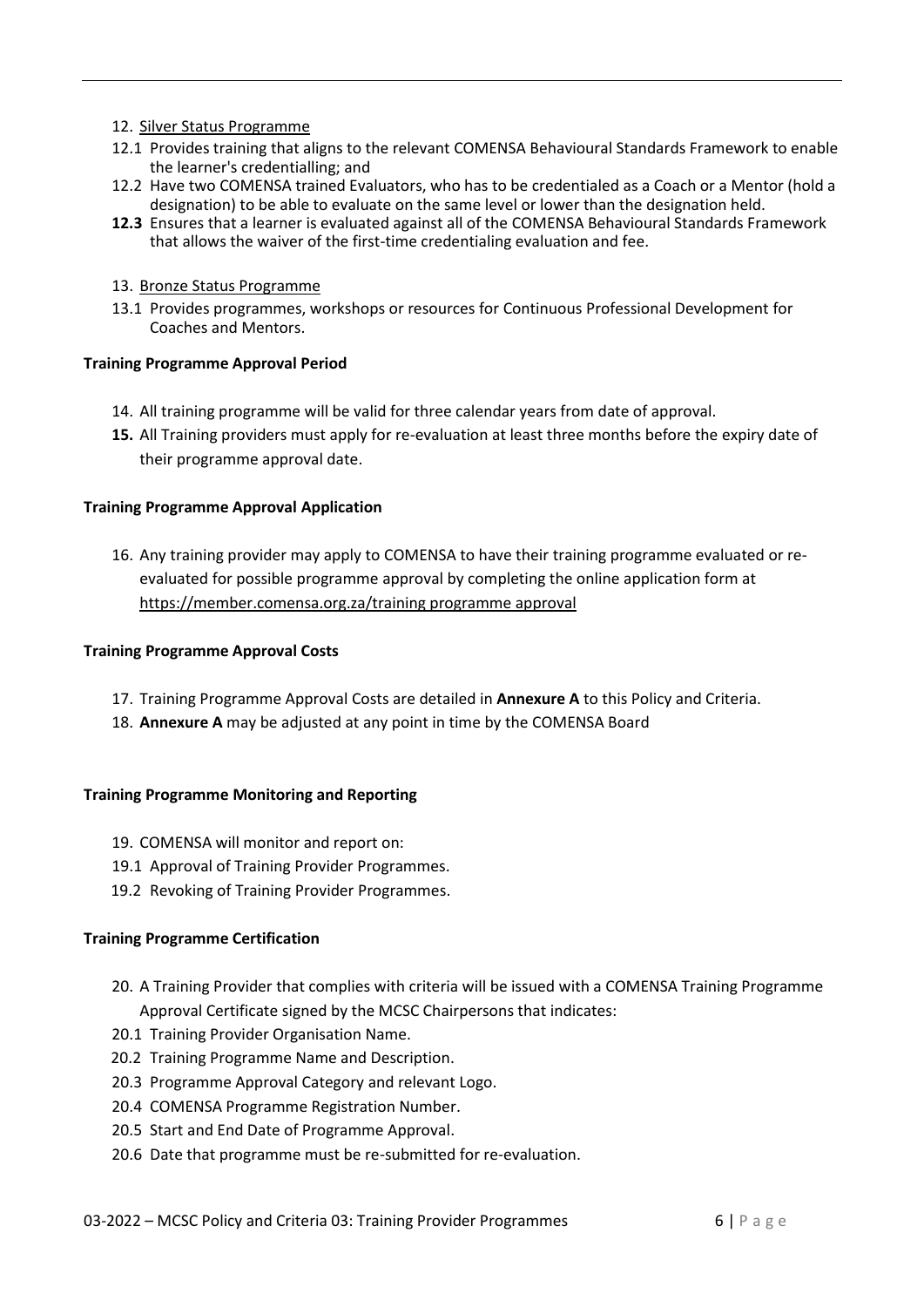## **Training Programme Marketing**

21. The Training provider may market a COMENSA approved programme on all of its digital or nondigital platforms and processes subject to approval not having been revoked by COMENSA.

## **Training Programme Approval Revoking**

- 22. COMENSA will revoke in writing the approval of a training programme should the programme no longer meet the criteria against which the programme was approved.
- 23. Any training provider that has their programme approval revoked has the right to appeal to the COMENSA Board within a period not exceeding thirty (30) working days from date of notification.
- 24. Subject to the outcome of an appeal process if instituted, the decision of COMENSA Board will be final, subject only to further legal processes at the costs of the training provider.

## **Roles and Responsibilities of Key Role Players**

- 25. The COMENSA Board will:
- 25.1 Approve this Policy and Criteria.
- 25.2 Revoke Training Programmes
- 25.3 Manage Training Programme Approval Appeal Process
- 26. The Membership Criteria and Standards of Competence Portfolio Committee (MCSC) will
- 26.1 Develop, review and maintain this Policy and Criteria.
- 26.2 Manage Training Provider Programme Evaluation and Approval Processes.
- 26.3 Approve Training Programmes
- 26.4 Recommend to the Board Revoking of Training Provider Approval.

## **Policy and Criteria Implementation and Review**

- 27. This policy and criteria comes into effect on the date of signature by the Vice President of COMENSA.
- 28. This policy and criteria will be reviewed procedurally annually.

## **Legislation, Regulations, Policies and Guidelines applicable to this Policy and Criteria**

- 29. The following have applicability in the whole or in part:
- 29.1 The Constitution of South Africa, Act 108 of 1996
- 29.2 The National Qualifications Framework Act, Act 67 of 2008
- 29.3 The Protection of Personal Information Act, Act of 4 of 2013
- 29.4 SAQA Policy and Criteria for Recognising a Professional Body & Registering a Professional Designation.
- 29.5 The Accreditation Policies, Criteria and Processes of Quality Councils in South Africa.
- 29.6 The COMENSA Policy and Criteria for Credentialing and Online Application.
- 29.7 The COMENSA Policy and Criteria for Training Provider Programmes and Online Application.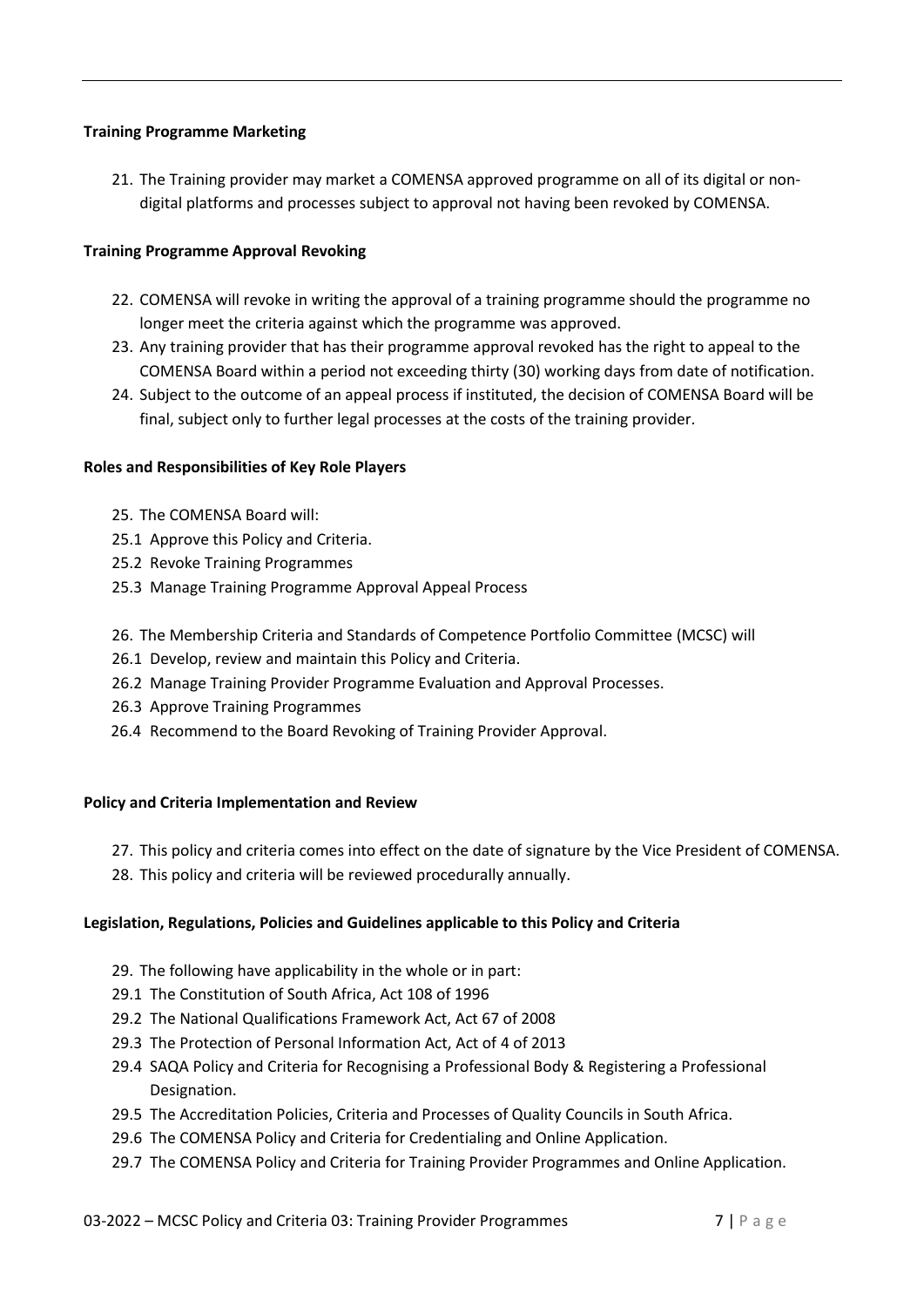29.8 The COMENSA Policy and Criteria for Recognition of Prior Learning and Online Application.